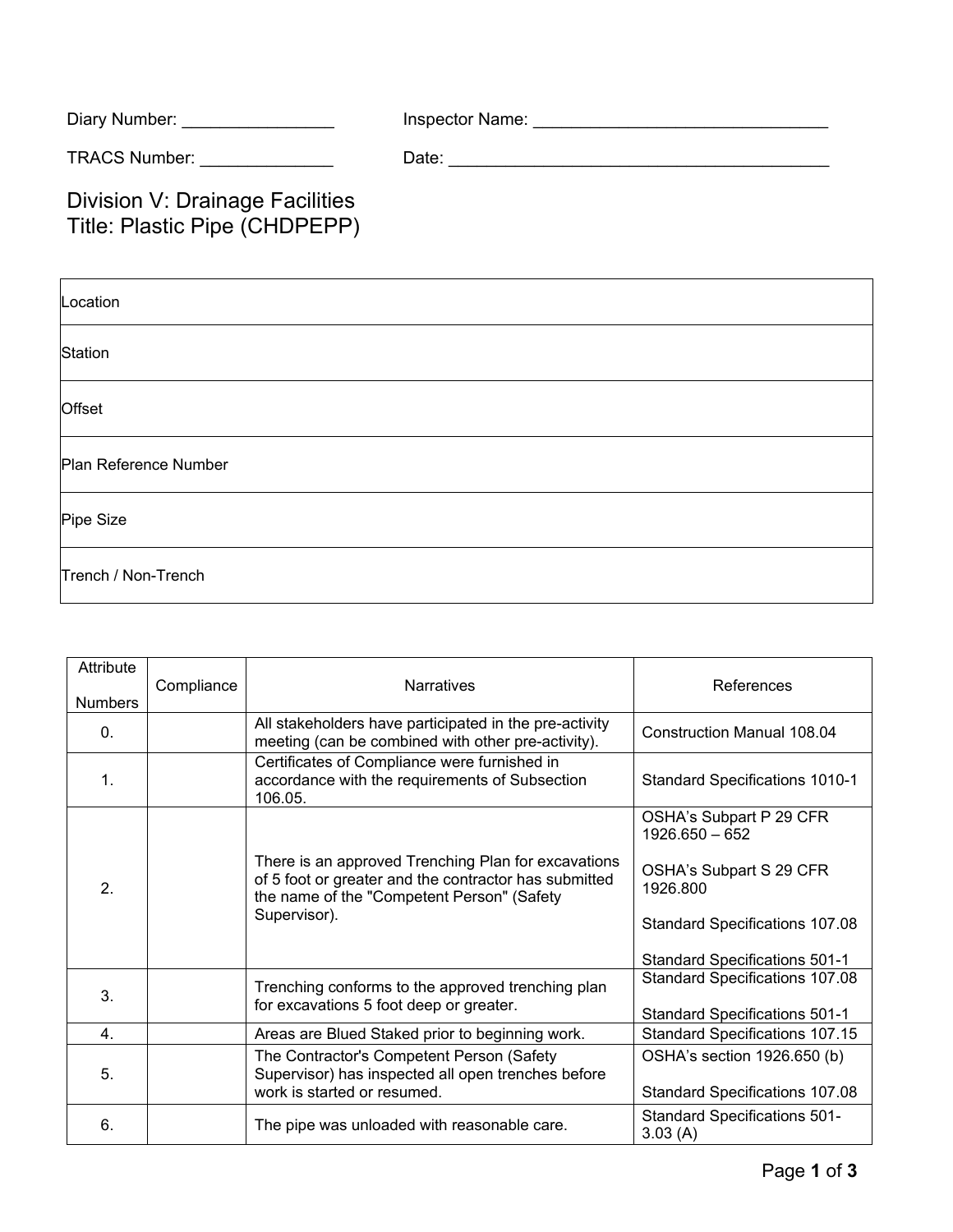| 7.  | Rock, hardpan, unyielding, soft, or spongy materials<br>on the bottom of the trench are removed at least 12<br>inch and replaced with compacted structural backfill<br>in 6 inch lifts.                                                                               | <b>Standard Specifications 501-</b><br>3.01                                                       |
|-----|-----------------------------------------------------------------------------------------------------------------------------------------------------------------------------------------------------------------------------------------------------------------------|---------------------------------------------------------------------------------------------------|
| 8.  | Open 4 foot or deeper excavations with slopes<br>steeper than 1:2 left unattended, are protected with<br>72-inch temporary chain link fencing, or approved<br>equal, satisfactory to the Engineer. It is secured after<br>normal working hours.                       | <b>Standard Specifications 107.08</b>                                                             |
| 9.  | Corrugated high density polyethylene plastic pipe,<br>fittings, couplings and ends, where specified, conform<br>to the requirements of AASHTO M 252 for pipe sizes<br>less than 12 inches in diameter and AASHTO M 294<br>for pipe sizes 12 to 48 inches in diameter. | AASHTO M 252<br>AASHTO M 294<br>Standard Specifications 1010-8                                    |
| 10. | The pipe is included in the Approved Products List.                                                                                                                                                                                                                   | <b>Approved Products List:</b><br>Category F - Culverts and<br><b>Drainage Structures</b>         |
| 11. | The foundation was prepared in accordance with<br>specifications when unyielding or unstable soil<br>conditions exist.                                                                                                                                                | <b>Standard Specifications 106.14</b><br><b>Standard Specifications 501-</b><br>3.01              |
| 12. | Side slopes conform to current OSHA regulations and<br>are approved by the Engineer.                                                                                                                                                                                  | <b>Standard Specifications 501-</b><br>3.07(B)                                                    |
| 13. | Bedding material meets gradation, the plasticity index<br>(PI) does not exceed 8, and resistivity exceeds the<br>2,000 ohm-centimeters (unless otherwise specified).                                                                                                  | <b>Standard Specifications 501-</b><br>3.02(A)(1)                                                 |
| 14. | Non-trench installation: Embankment was built up<br>and compacted simultaneously with the bedding and<br>backfill; or the embankment was constructed, and<br>then trenched normally.                                                                                  | <b>Construction Standard</b><br>Drawings C13.15<br><b>Standard Specifications 501-</b><br>3.01    |
| 15. | Pipe and or trench were installed to lines, grades and<br>dimensions shown on the project plans, Construction<br>Standard Drawings (C-13.15) or specified by the<br>Engineer.                                                                                         | <b>Construction Standard</b><br>Drawings C13.15<br><b>Standard Specifications 501-</b><br>3.03(A) |
| 16. | Special care shall be taken in the handling and<br>installation of corrugated high density polyethylene<br>plastic pipe and fittings to prevent damage and to<br>assure that proper line and pipe grade are maintained<br>throughout the backfilling operation.       | <b>Standard Specifications 501-</b><br>3.03(G)                                                    |
| 17. | Installing of the pipe shall begin at the downstream<br>end of trench working upstream. Bell or groove ends<br>of pipes shall be placed facing upstream (unless<br>otherwise permitted by the Engineer).                                                              | <b>Standard Specifications 501-</b><br>3.03(A)                                                    |
| 18. | Bedding and backfill dimension requirements conform<br>to the standard drawing.                                                                                                                                                                                       | Standard Drawing C-13.15                                                                          |
| 19. | The interior of all pipes shall be free of dirt and<br>foreign material as the work progresses and all pipes<br>shall be left clean at the time of final acceptance.                                                                                                  | <b>Standard Specifications 501-</b><br>3.03(A)                                                    |
| 20. | CHDPEPP was assembled and installed in<br>accordance with the manufacturer's instructions.                                                                                                                                                                            | <b>Standard Specifications 501-</b><br>3.03(G)                                                    |
| 21. | Standard aggregate bedding materials were placed in<br>layers not to exceed 8 inches prior to compaction.                                                                                                                                                             | <b>Standard Specifications 501-</b><br>3.02(B)(2)                                                 |